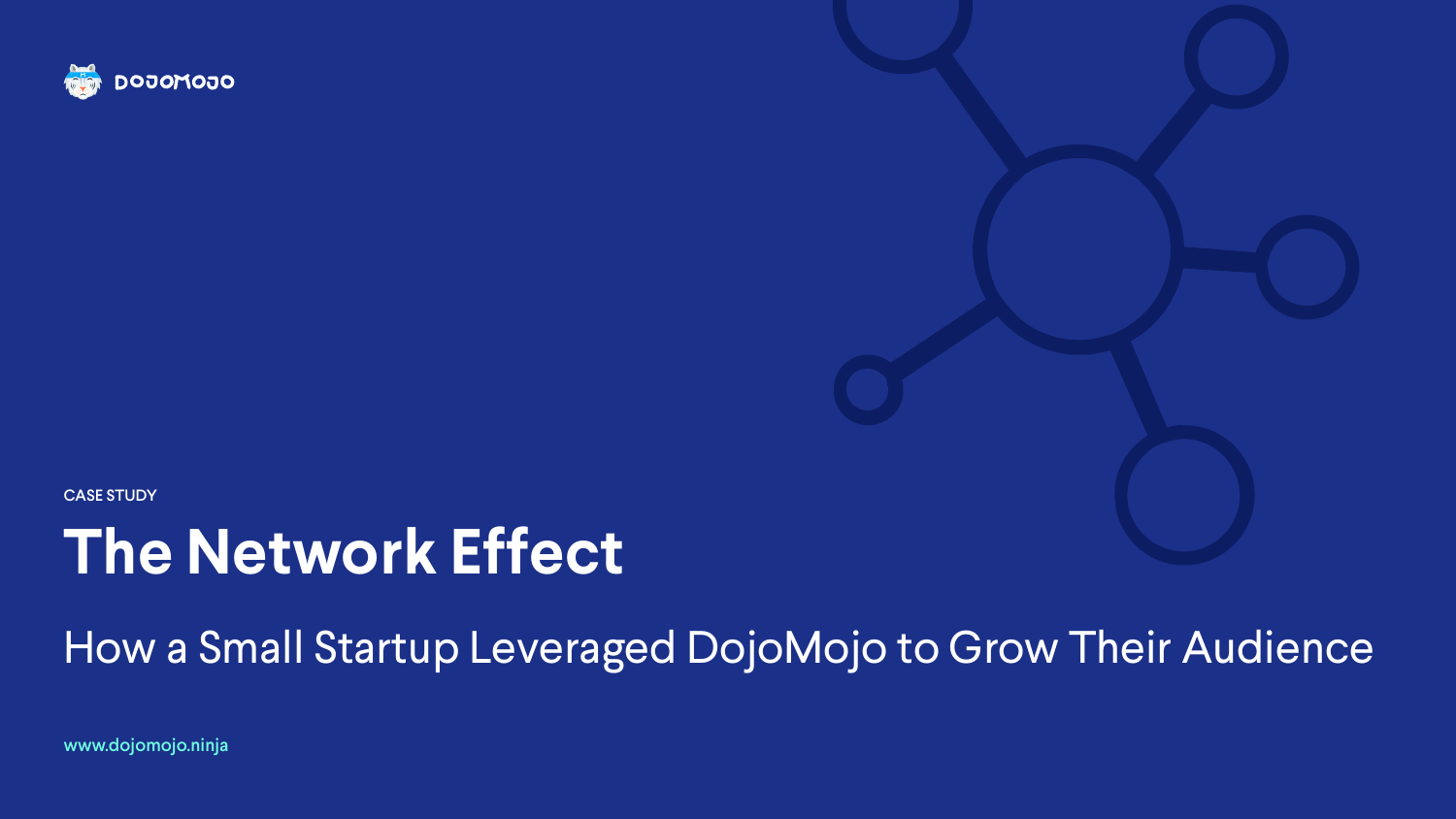## **About reBloom**

reBloom is an all-natural sleep drink designed to bring about a restful night's sleep. Created to help people get more sleep without any of the negative side-effects associated with prescription sleeping pills, reBloom has been clinically shown to help people fall asleep faster and wake up feeling more refreshed.

What makes reBloom different is that it is made with all- natural ingredients like Valerian, Lavender, Chamomile, and L- Theanine, which all act to calm the body and ease it into sleep. reBloom is sold online as a subscription product and can be purchased in different quantities on their own site and on Amazon.



### reBlom Natural Sleep Drink

Herbal Tea Infused<br>NON-HABIT FORMING

Better Quality Sleep

 $2(74$  mL)

NATURAL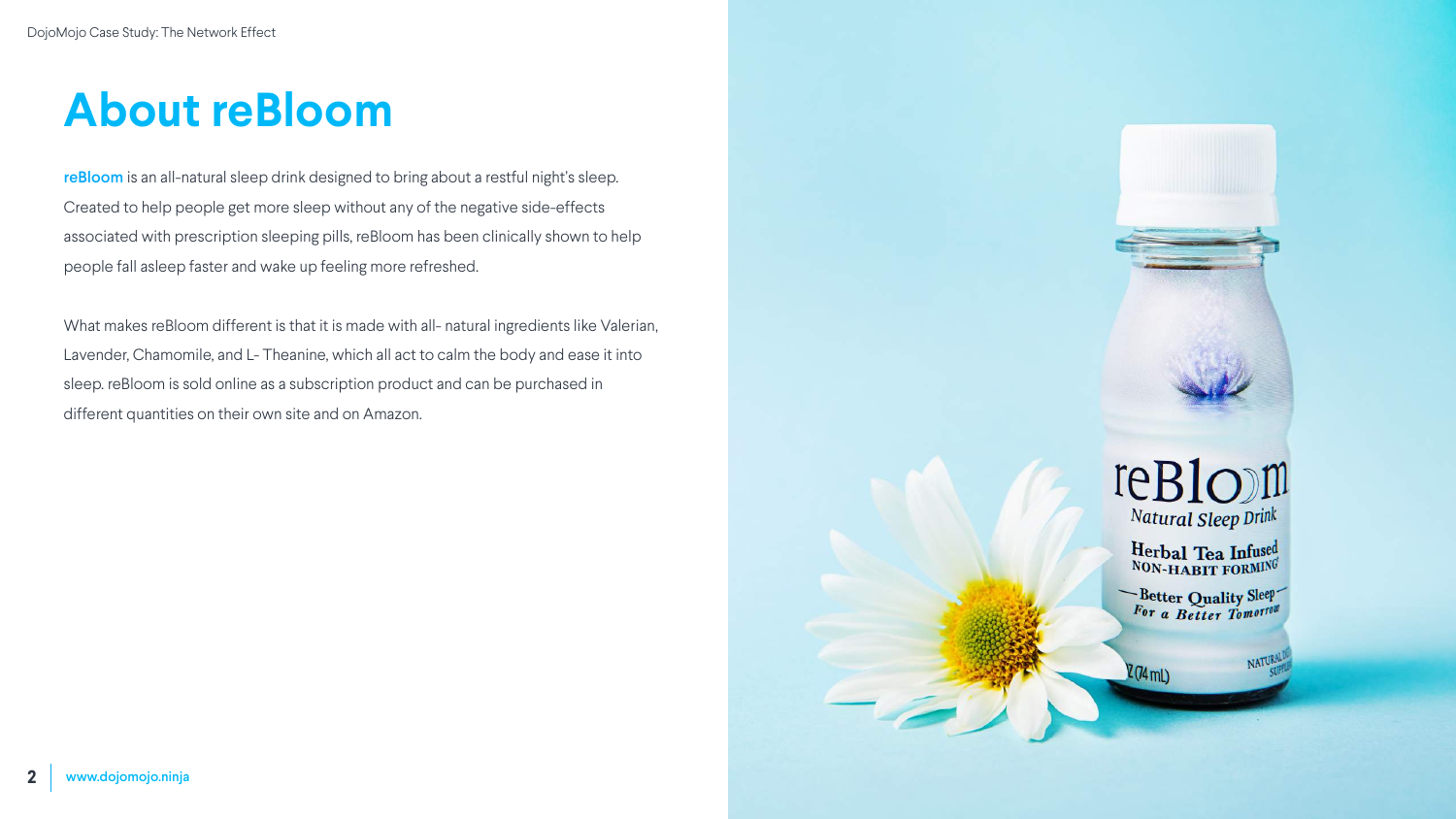

## **The Challenge**

As a smaller company that lacked a large distribution list, reBloom struggled to find partners for giveaway campaigns. They attempted cold reach-outs, but without widespread brand awareness, they failed to attract the sort of partners who would help them really grow their list. Often they found that larger brands wouldn't work with them due to their email list size, since they wouldn't have been able to drive very many optins. As a brand that relies on email marketing to drive transactions, reBloom needed to figure out how to build their list in order to increase revenue.

#### Join Campaigns with Larger Partners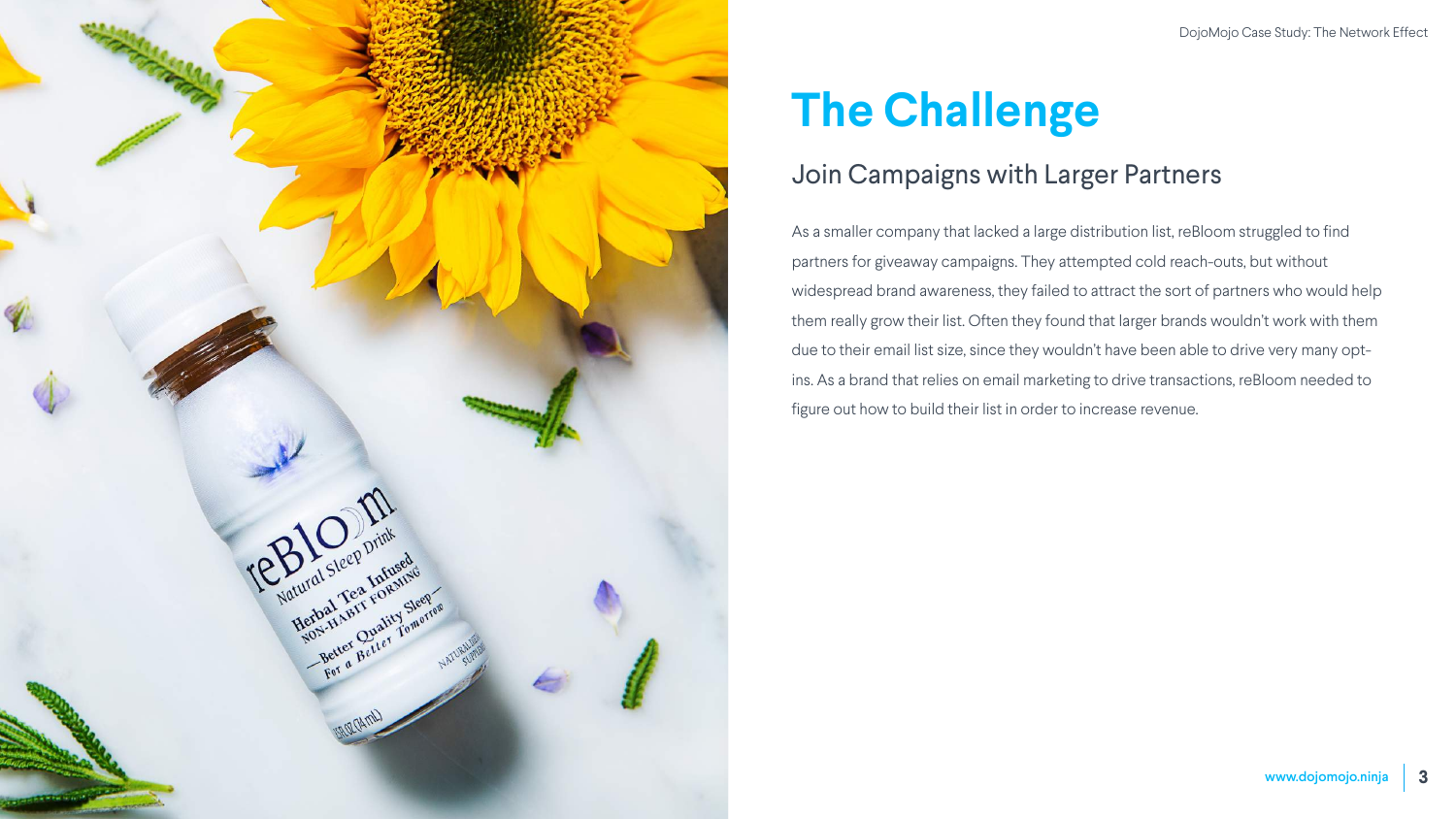## **The Solution**

reBloom was able to leverage the DojoMojo Partner Network to find brands that they were aligned with in terms of industry and target audience. They were able to use the filter function to find brands with list sizes closer to their own, enabling them to hold giveaways and start acquiring emails. Not only were they able to acquire emails, but the Brand Search feature ensured that those emails were from compatible brands and thus more likely to lead to conversions.

The power of hosting also allowed reBloom to work with larger brands. By shouldering the responsibility of planning the details of giveaway campaigns, details like finding partners, securing prizing, and designing creative, reBloom was able to work with larger partners, since those larger brands were guaranteed an easy way to acquire emails, without any work on their part. Another facet of hosting that enabled reBloom to work with larger brands were the Custom CTA and Social Sharing features. Since hosts are allowed to share access to those powerful features, reBloom could offer them as a carrot to entice larger brands to join their giveaway, thus ensuring reBloom would receive a much higher number of email opt-ins per campaign.

#### The Partner Network

Travel & Transportation





| <b>SFP</b> | Min. List Size              | 10K   |      |
|------------|-----------------------------|-------|------|
| 31         | Est. Entries                | 4,659 | wand |
|            | Min. Entries Required 1,500 |       |      |



#### **Win a Trip for Two to Bangkok!**



Travel & Transportation



| <b>SFP</b> | Min. List Size              | 10K   |        |
|------------|-----------------------------|-------|--------|
| 10         | Est. Entries                | 4,659 | wander |
|            | Min. Entries Required 1.500 |       |        |

#### **Urban Adventure in Tokyo**



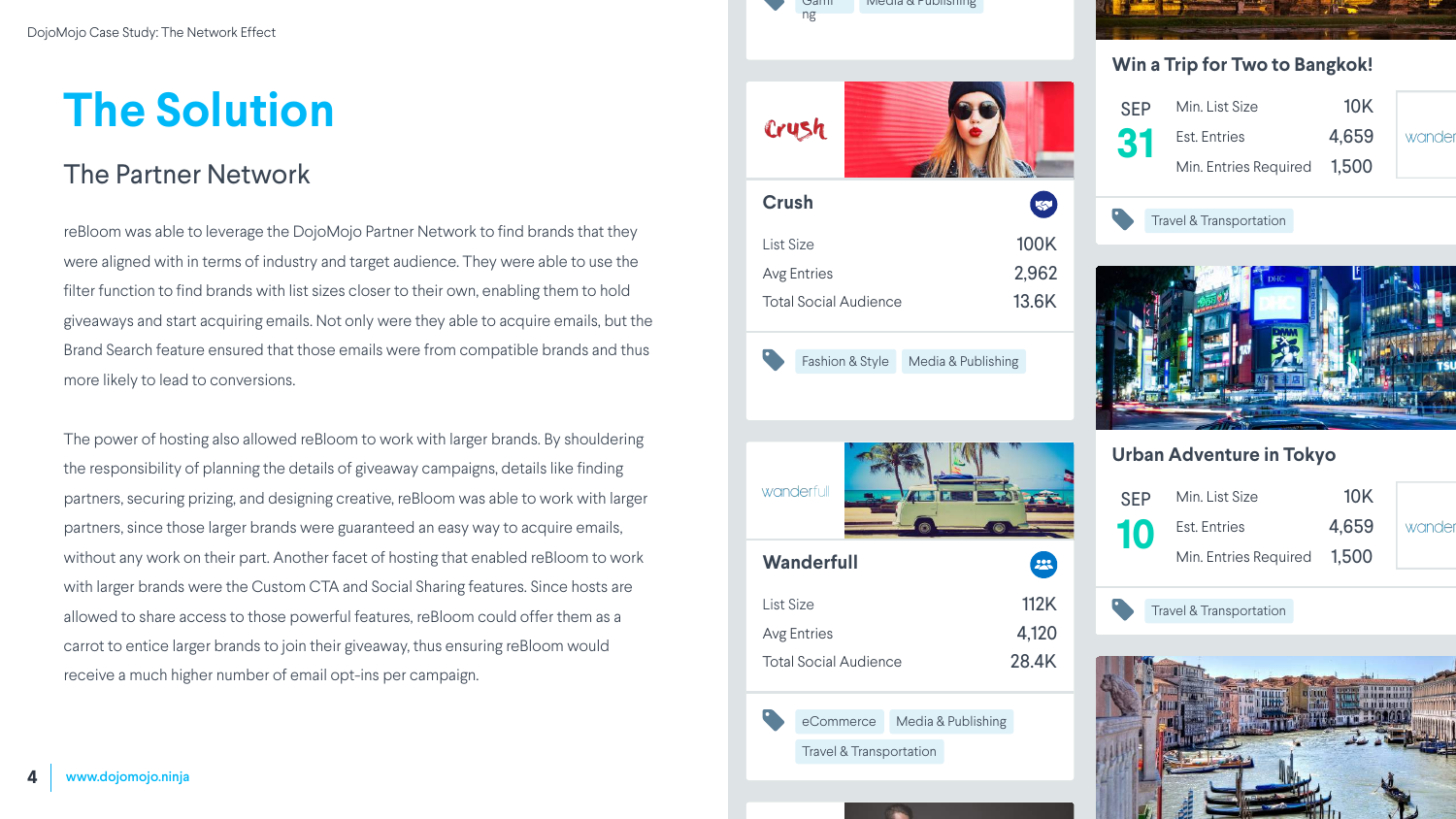## **The Results**

Using the aforementioned strategies, reBloom was able to grow their list from 6,231 in December 2015 to over 161,000 currently. Even more impressively, they used giveaway campaigns to grow their revenue to a level seven and a half times as high as it was when they started using DojoMojo. This almost 2,500% increase in their email list came because reBloom committed themselves to bringing value to each giveaway campaign they were in, even when they weren't driving thousands of entries. By becoming knowledgeable about giveaways and how to expertly host campaigns, reBloom was able to use DojoMojo to rapidly grow their email list size and as a result, experience marked business success.